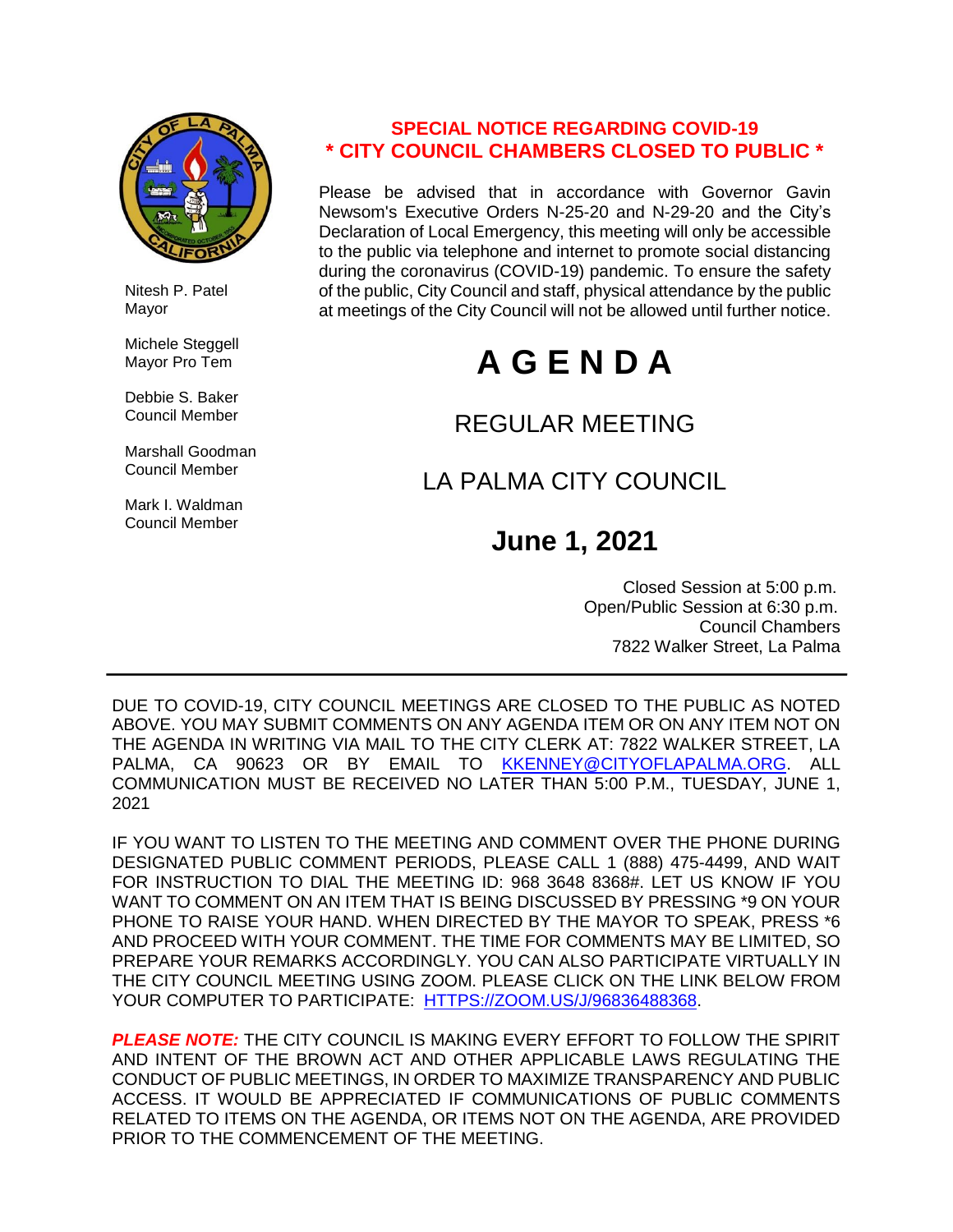# CALL TO ORDER

# CLOSED SESSION

# CS-1. *CONFERENCE WITH LABOR NEGOTIATORS*

Pursuant to Government Code section 54957.6.

| <b>Agency Designated Representatives:</b> | Conal McNamara, City Manager<br>Ryan Hallett Hinton, Assistant to the City<br>Manager                                   |
|-------------------------------------------|-------------------------------------------------------------------------------------------------------------------------|
| <b>Employee Organizations:</b>            | La Palma General Employees Association<br>La Palma Police Association<br>La Palma Professional Employees<br>Association |
| Unrepresented Employees:                  | <b>Executive Management</b>                                                                                             |

## CS-2. *CONFERENCE WITH LEGAL COUNSEL – INITIATION OF LITIGATION:*

Consideration of whether to initiate litigation pursuant to Government Code Section 54956.9(d)(4): (2 cases)

# CS-3. *CONFERENCE WITH REAL PROPERTY NEGOTIATIONS PURSUANT TO GOVERNMENT CODE SECTION 54956.8*

- Property: 5410-14 La Palma Avenue, La Palma, California
- Agency negotiator: Conal McNamara, City Manager Ajit Thind, City Attorney

Negotiating parties: Victor Chung, Elite Taekwondo Center, LLC

Under negotiations: Price and/or terms of the Amended Lease

OPEN SESSION: (Scheduled to Start at 6:30 p.m.)

| PLEDGE OF ALLEGIANCE: | Mayor Pro Tem Steggell                                                  |
|-----------------------|-------------------------------------------------------------------------|
| INVOCATION:           | Pastor Steve Bland, La Palma Christian Center<br>Council Member Goodman |
| ROLL CALL:            | <b>Council and Commission Members</b>                                   |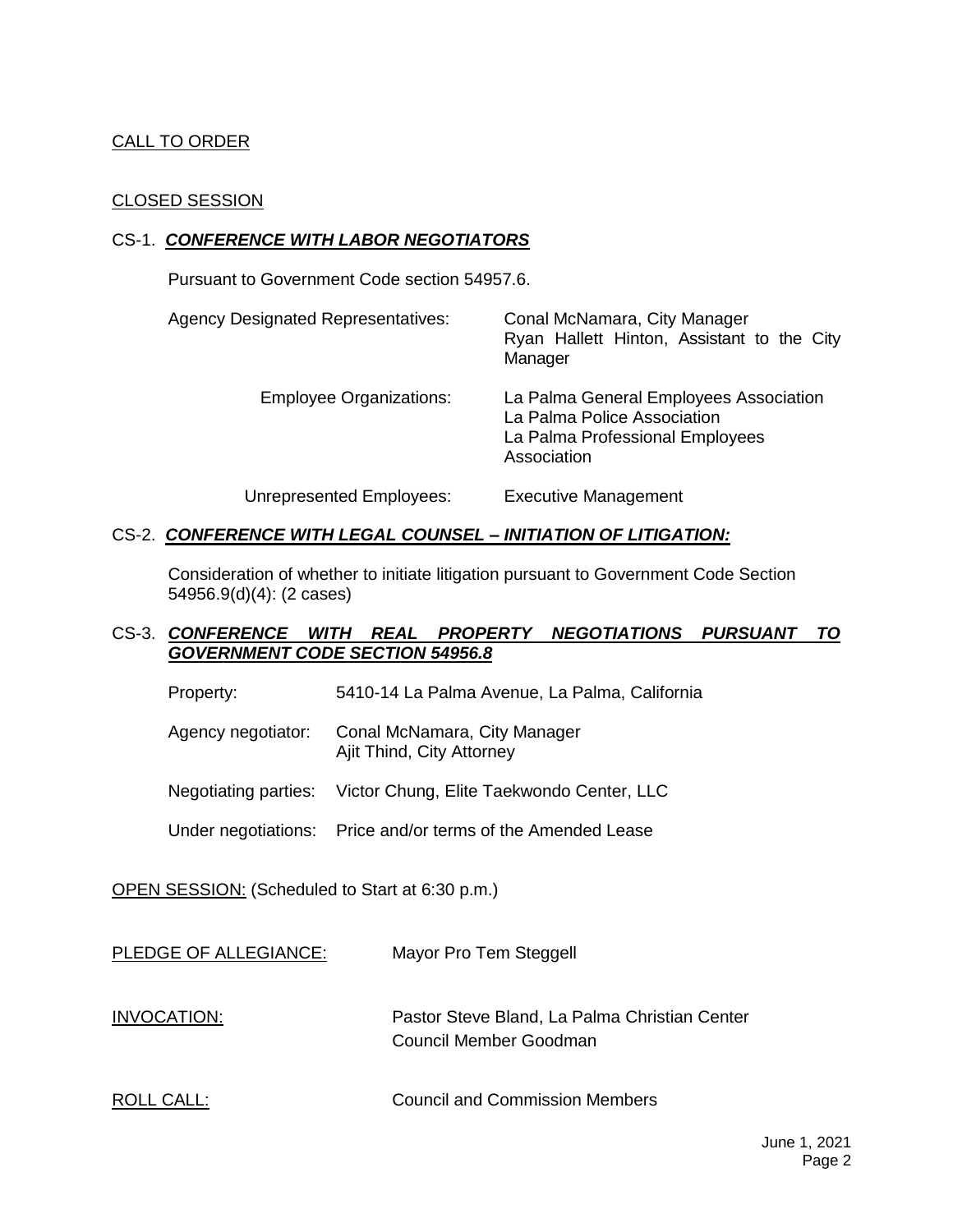# PRESENTATIONS

None Scheduled.

# ORAL COMMUNICATIONS (Time Limit: 5 Minutes Each)

Time has been reserved at this point in the Agenda for persons wishing to speak on any item that is not listed on the Agenda. By law, the City Council and Successor Agency are prohibited from taking action on such oral comments. The matter will be automatically referred to staff for appropriate response or action or will be placed on the Agenda of a future meeting. Matters listed on the Agenda may be addressed either at this time or at the time they are before the City Council for discussion.

# RECESS CITY COUNCIL AND CONVENE AS

# **SUCCESSOR AGENCY TO THE DISSOLVED COMMUNITY DEVELOPMENT COMMISSION OF THE CITY OF LA PALMA**

*The City Council will now recess and convene as the Successor Agency to the Dissolved Community Development Commission of the City of La Palma. Members of the La Palma City Council receive no compensation or stipend as a result of convening or participating in either the Successor Agency or otherwise as serving as members of the Successor Agency.*

## CONSENT CALENDAR (1 Item)

All matters listed under Consent Calendar will be acted upon by one motion affirming the action recommended on the Agenda. There will be no separate discussion on these items prior to voting unless members of the Successor Agency, Staff, or the public request that specific items be removed from the Consent Calendar for separate action. Any member of the public who wishes to discuss a Consent Calendar item should come forward to the microphone and, upon recognition by the Chair, state his or her name, address, and the item number.

# A. *Approval of [Successor](https://www.cityoflapalma.org/DocumentCenter/View/10952/Item-A_Successor-Agency-Minutes) Agency Minutes*

Recommendation that the Successor Agency approve the Minutes of the May 4, 2021, Regular Meeting of the Successor Agency.

## RECONVENE THE CITY COUNCIL FOR A JOINT MEETING WITH THE SUCCESSOR **AGENCY**

# PUBLIC HEARINGS (1 Item)

# B. *Adoption of Fiscal Year 2021-22 Operating and Capital Improvement Program [Budget and Apppropriations Limit for FY 2021-22](https://www.cityoflapalma.org/DocumentCenter/View/10968/Item-B_Budget-Adoption-Approp-Limit-2021-22-for-WEB)*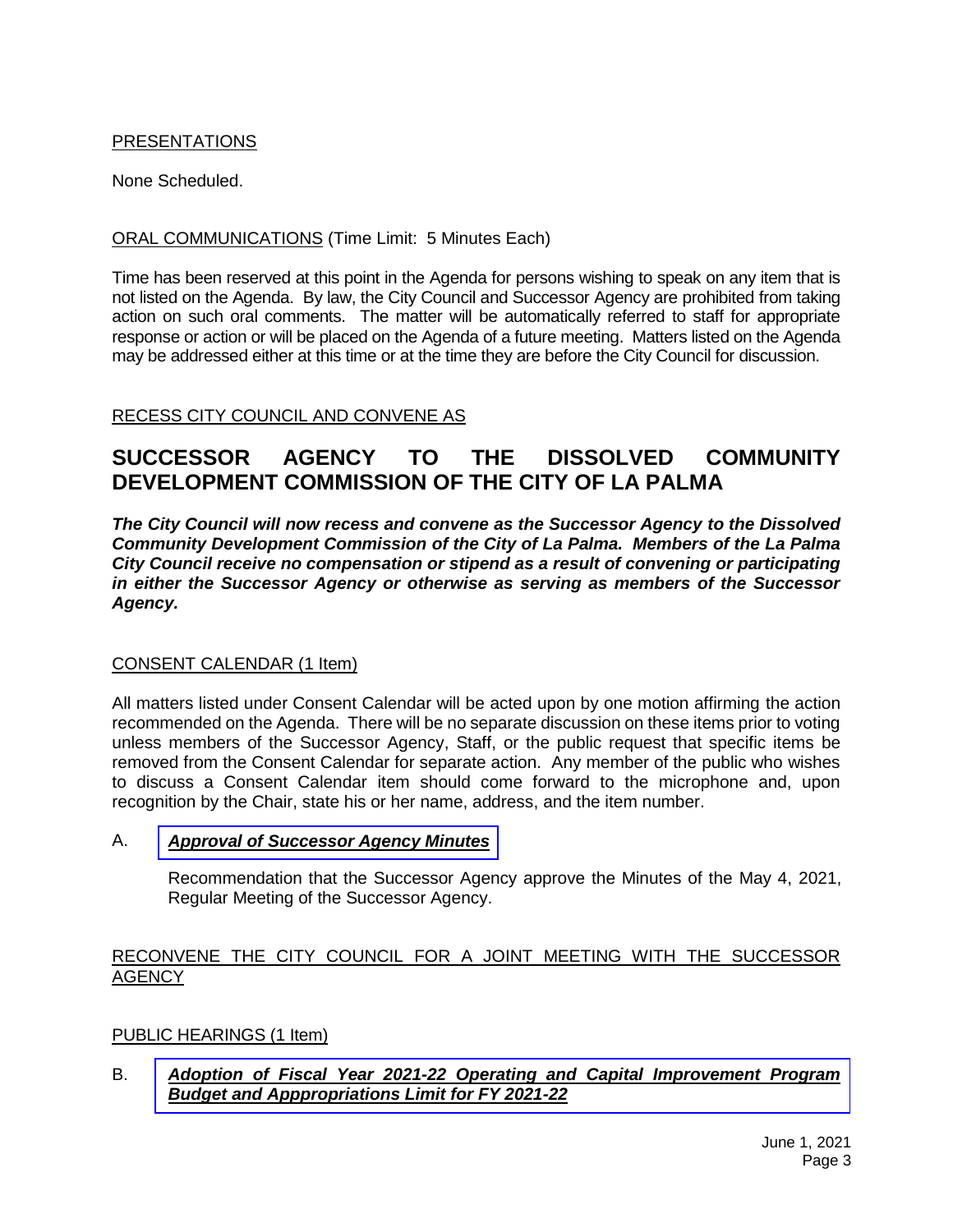Recommendation that the City Council take the following actions:

- a) Open Public Hearing
- b) Receive Staff Report
- c) Successor Agency/City Council Comments and Questions
- d) Receive Public Input
- e) Close the Public Hearing
- f) Adopt a Resolution approving and adopting a Budget for Fiscal Year 2021-22
- g) Adopt a Resolution approving the Annual Appropriations Limit for Fiscal Year 2021-22

# REGULAR ITEMS

None Scheduled.

# ADJOURN THE SUCCESSOR AGENCY

# **CITY COUNCIL**

# CONSENT CALENDAR (11 Items)

All matters listed under Consent Calendar will be acted upon by one motion affirming the action recommended on the Agenda. There will be no separate discussion on these items prior to voting unless members of the City Council, Staff, or the public request that specific items be removed from the Consent Calendar for separate action. Any member of the public who wishes to discuss a Consent Calendar item should come forward to the microphone and, upon recognition by the Mayor, state his or her name, address, and the item number.

## 1. *[Waive the Reading of All Ordinances](https://www.cityoflapalma.org/DocumentCenter/View/10953/Item-1_Read-Title-of-Ordinances)*

Recommendation that the City Council waive the reading of all Ordinances in their entirety and read by title only.

# 2. *[Approval of Council Minutes](https://www.cityoflapalma.org/DocumentCenter/View/10954/Item-2_City-Council-Minutes)*

Recommendation that the City Council approved the Minutes of the May 4, 2021, Regular Meeting, and May 24, 2021, Special Meeting of the City Council.

## 3. *[Approval of Register of Demands](https://www.cityoflapalma.org/DocumentCenter/View/10961/Item-3_CC-Warrants)*

Recommendation that the City Council adopt a Resolution approving the Register of Demands for May 18, 2021, and June 1, 2021.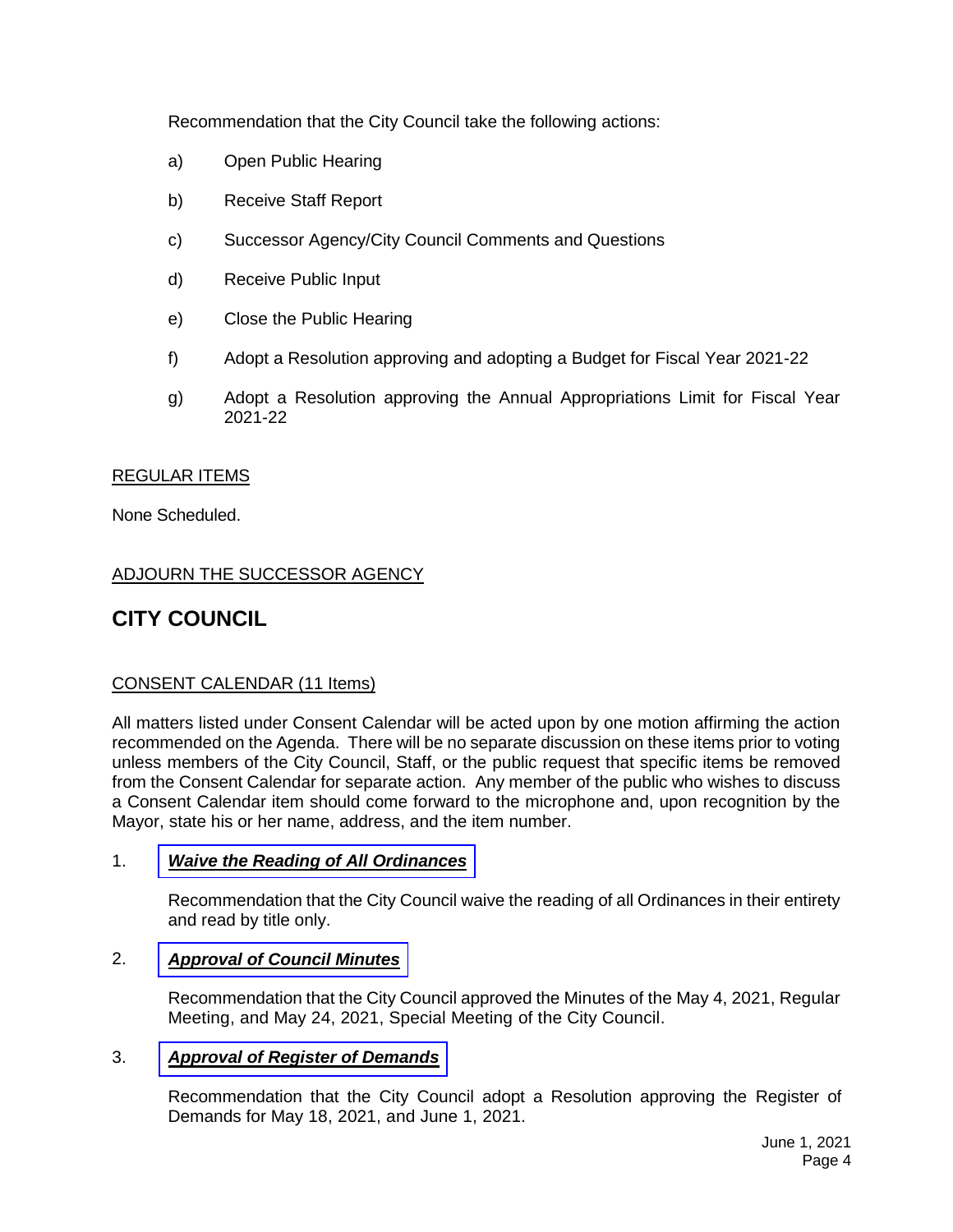# 4. *[Cancellation of July 6, 2021, City Council and Successor Agency Meetings](https://www.cityoflapalma.org/DocumentCenter/View/10955/Item-4_Cancellation-of-Meeting)*

Recommendation that the City Council and Successor Agency cancel the July 6, 2021, City Council and Successor Agency regular meetings.

## 5. *[2021 Annual Water Quality Report](https://www.cityoflapalma.org/DocumentCenter/View/10956/Item-5_Annual-Wtr-Quality-Report)*

Recommendation that the City Council receive and file the 2021 Annual Water Quality Report and direct staff to distribute the report to the residents of La Palma.

## 6. *[Notice of Completion and Acceptance of Work for the Demolition and Replacement](https://www.cityoflapalma.org/DocumentCenter/View/10948/Item-6_NOC-El-Rancho-Verde-Park)  of Playground Equipment and Surfacing at El Rancho Verde Park, City Project No. 20-PRK-01.*

Recommendation that the City Council accept the work and authorize the Community Services Director to file the Notice of Completion and Acceptance of Work with the Orange County Recorder for the demolition and replacement of playground equipment and surfacing at El Rancho Verde Park, City Project No. 20-PRK-01.

# 7. *Award of Contract to [Precision Concrete Cutting for Sidewalk Condition Repairs](https://www.cityoflapalma.org/DocumentCenter/View/10949/Item-7_Sidewalk-Repairs-AOC)*

Recommendation that the City Council Award a Contract in the amount of \$35,755.50 to Precision Concrete Cutting for Sidewalk Condition Repairs.

#### 8. *[Purchase of Emergency Operation Center Backup Generator](https://www.cityoflapalma.org/DocumentCenter/View/10950/Item-8_Emergency-Generator-Purchase)*

Recommendation that the City Council authorize the purchase of an Emergency Generator from Quinn Power Systems in the amount of \$153,794.61.

#### 9. *[Annual Measure M2 Eligibility Submittal Package, Fiscal Year 2021-22](https://www.cityoflapalma.org/DocumentCenter/View/10951/Item-9_Measure-M2-Eligibility-Package)*

Recommendation that the City Council take the following actions:

- a) Adopt the Measure M2 Seven-year Capital Improvement Program (Fiscal Year 2021- 22 through Fiscal Year 2027-28; and
- b) Adopt a Resolution Concerning the Status and Update of the Circulation Element and Mitigation Fee Program; and
- c) Authorize the Community Services Director to submit the City's Measure M2 Eligibility Package to the Orange County Transportation Authority.

#### 10. *[Budget Adjustments Fiscal Year 2020-21](https://www.cityoflapalma.org/DocumentCenter/View/10966/Item-10_FY-20-21-Budget-Adjustments)*

Recommendation that the City Council approve a Resolution amending the Fiscal Year 2020-21 Budget.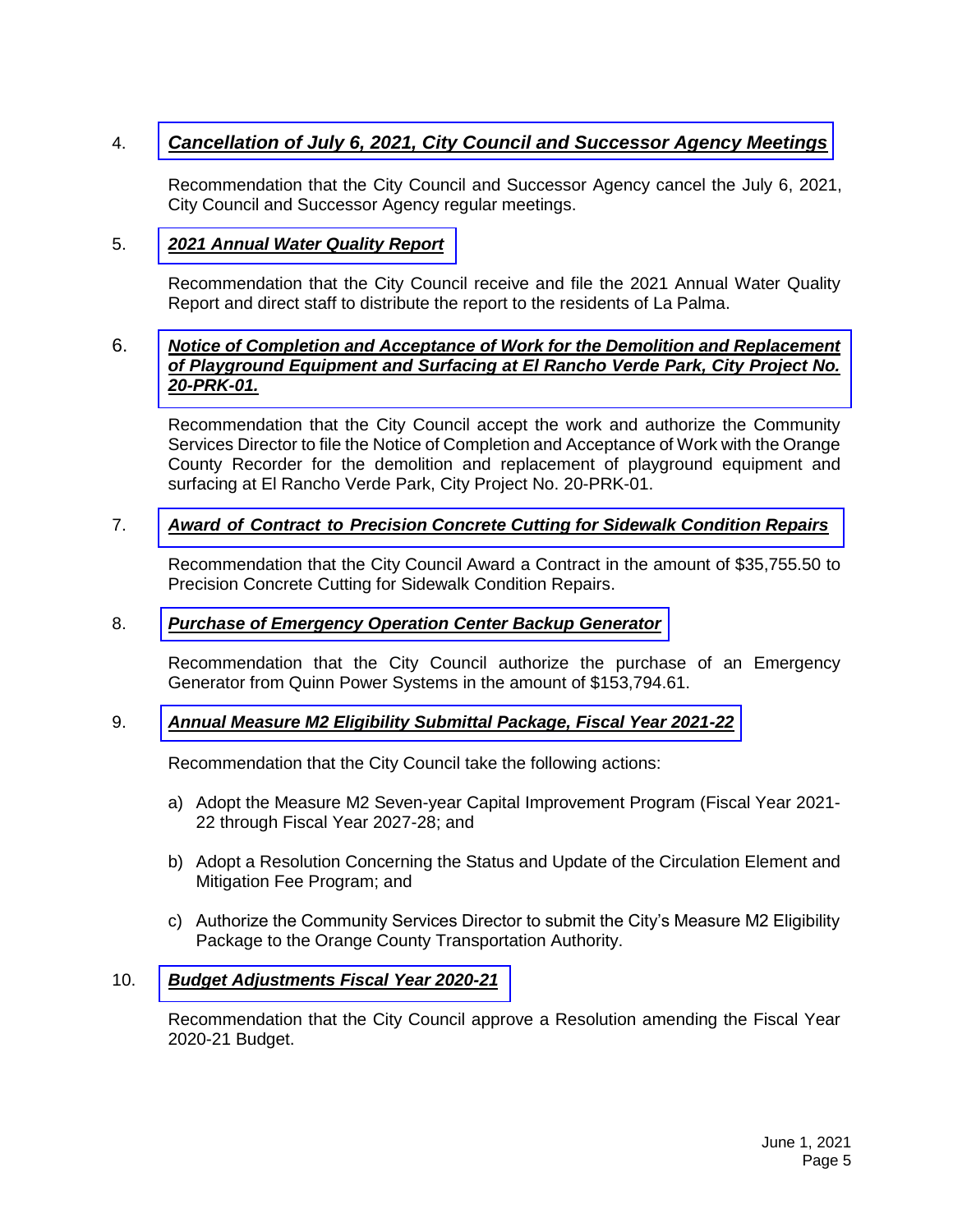# 11. *Award of Contract to [MDJ Management for City Hall Interior Improvements](https://www.cityoflapalma.org/DocumentCenter/View/10967/Item-11_City-Hall-Interior-Projects-AOC)*

Recommendation that the City Council Award a Contract in the amount of \$251,679.78 to MDJ Management for City Hall interior improvements.

#### PUBLIC HEARINGS (2 Items)

## 12. *[Adoption of the 2020 Urban Water Management Plan \(UWMP\), Water Shortage](https://www.cityoflapalma.org/DocumentCenter/View/10963/Item-12_UWMP-2020) Contingency Plan, and Addendum to the 2015 UWMP*

Recommendation that the City Council take the following actions:

- a) Open Public Hearing
- b) Receive Staff Report
- c) Council Comments and Questions
- d) Receive Public Input
- e) Close Public Hearing
- f) Adopt the 2020 Urban Water Management Plan; and
- g) Adopt the Water Shortage Contingency Plan; and
- h) Adopt an Addendum to 2015 Urban Water Management Plan.

#### 13. *Introduction and First Reading of An Ordinance Amending City Zoning Code [\(Chapter 44 of the La Palma Municipal Code\) Section's 44-267 and 44-366 Pertaining](https://www.cityoflapalma.org/DocumentCenter/View/10964/Item-13_Noise_and_Loading_Ordinance)  to the Regulation of Noise and Loading*

CEQA: exempt pursuant to State CEQA Guidelines Section 15060(c)(2) and 15061(b)(3)

Recommendation that the City Council take the following actions:

- a) Open Public Hearing
- b) Receive Staff Report
- c) City Council Comments and Questions
- d) Receive Public Input
- e) Close Public Hearing
- f) Introduce An Ordinance amending City Zoning Code (Chapter 44 of the La Palma Municipal Code) Section's 44-267 and 366 pertaining to the regulation of noise and loading.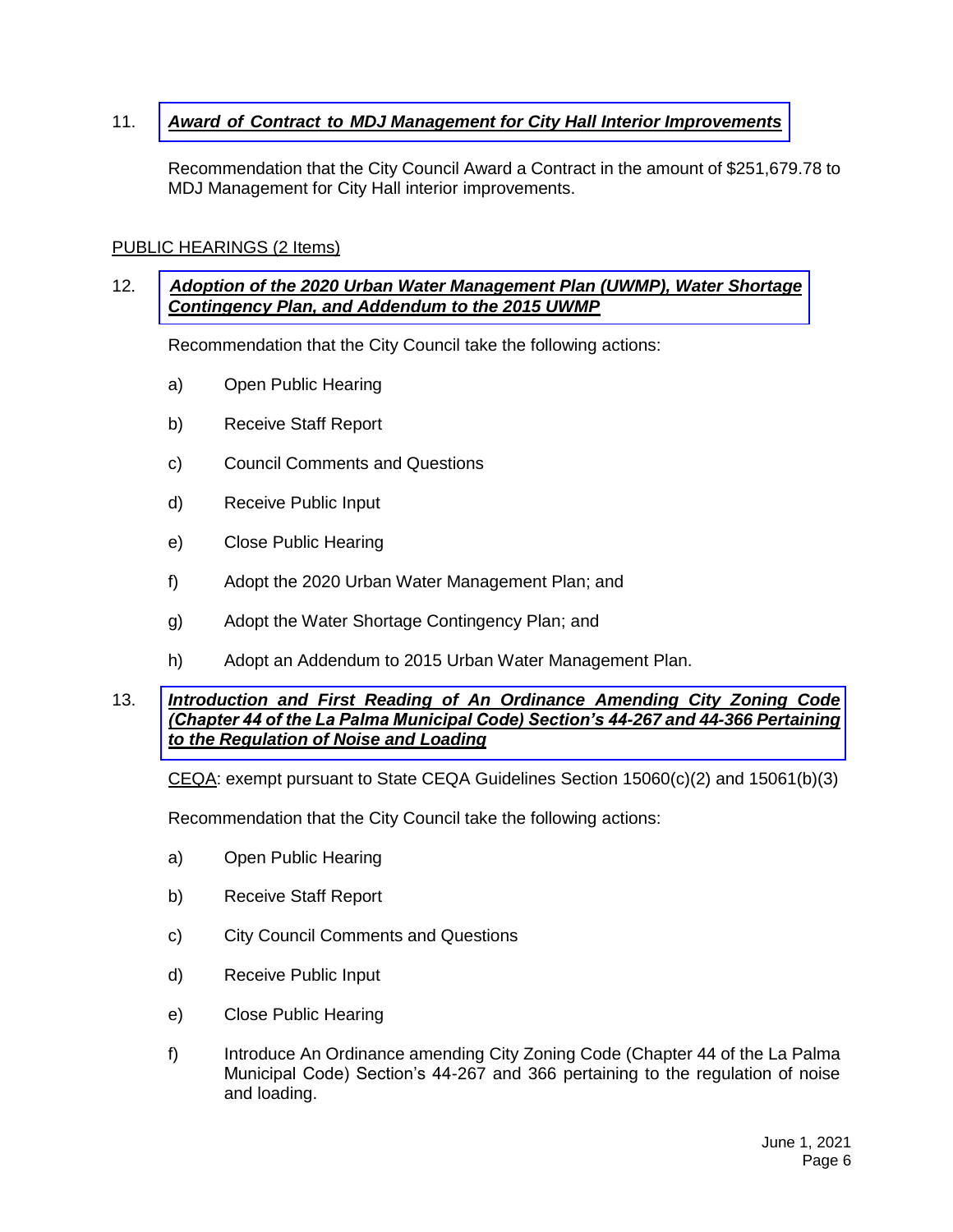# REGULAR ITEMS (3 Items)

# 14. *Senate Bill 1383 Update - [Short-Lived Climate Pollutants: Organic Waste Methane](https://www.cityoflapalma.org/DocumentCenter/View/10965/Item-14_Senate-Bill-1383-UPDATE)  Emissions Reductions*

Recommendation that the City Council receive and file this report.

#### 15. *[COVID-19 Update/Implications for Upcoming City Events](https://www.cityoflapalma.org/DocumentCenter/View/10962/Item-15_COVID-19-Update-6-1-21)*

Recommendation that the City Council receive the report and provide direction, as appropriate.

#### 16. *[Memorandum of Understanding Extensions](https://www.cityoflapalma.org/DocumentCenter/View/10969/Item-16_MOU-Extensions)*

Recommendation that the City Council take the following actions:

- a) Adopt a Resolution approving a one-year extension to the Memorandum of Understanding between the City of La Palma and the La Palma General Employees Association;
- b) Adopt a Resolution approving a one-year extension to the Memorandum of Understanding between the City of La Palma and the La Palma Professional Employees Association;
- c) Adopt a Resolution approving a one-year extension to the Memorandum of Understanding between the City of La Palma and La Palma Police Association;
- d) Adopt a Resolution approving a one-time lump sum payment for all Management Employees and Updated Salary Schedule; and
- e) Adopt a Resolution authorizing FY 2020-21 budget adjustment.

## COUNCILMEMBER AB1234 REPORTS, REPORTS FROM CITY-AFFILIATED COMMITTEES, AND COUNCIL REMARKS

## CITY MANAGER REMARKS

## CITY ATTORNEY REMARKS

## ADJOURNMENT